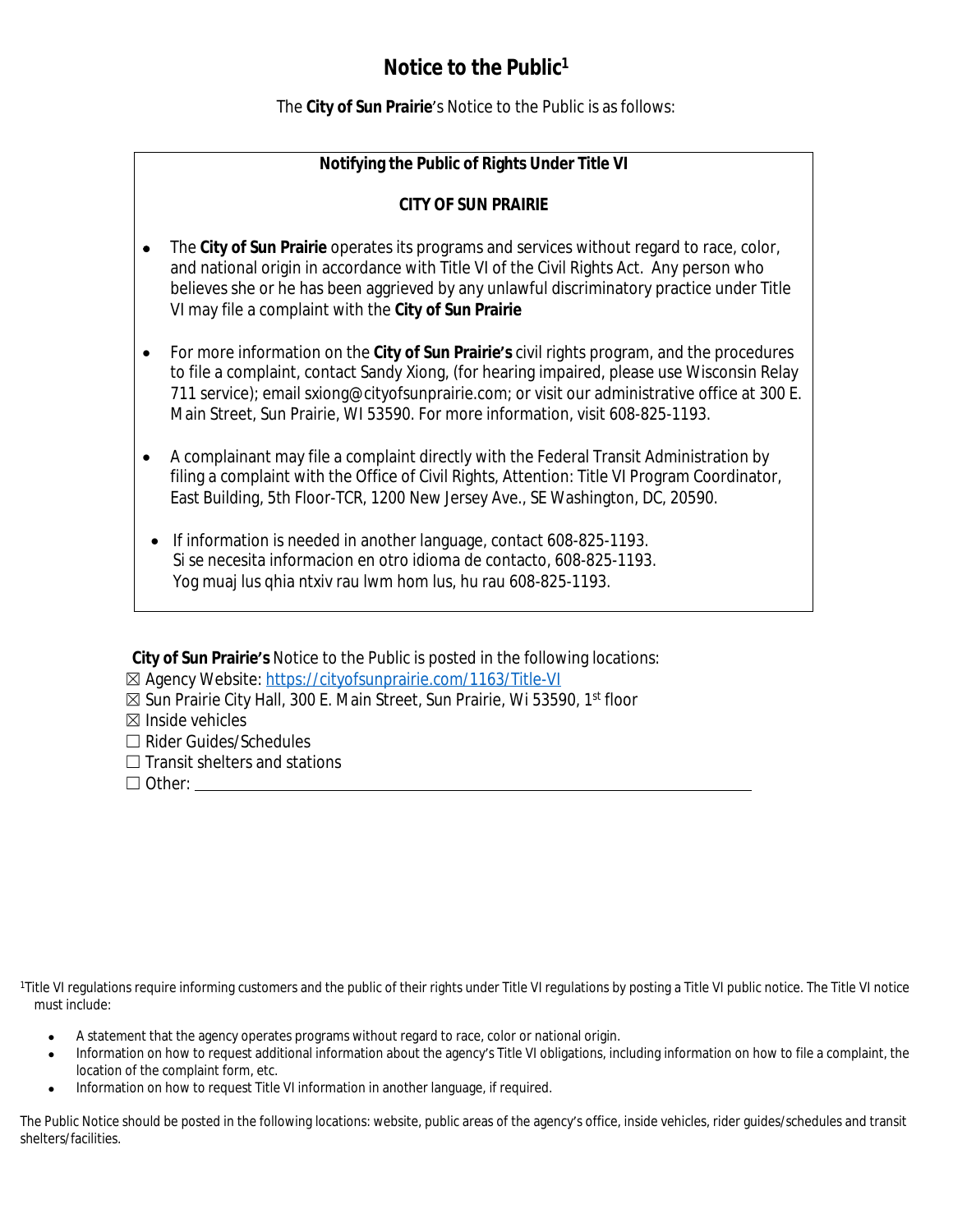# **Complaint Procedure**

The **City of Sun Prairie's** Complaint Procedure is made available in the following locations:

- City of Sun Prairie Website: <https://cityofsunprairie.com/1163/Title-VI>
- Sun Prairie City Hall, 300 E. Main Street, Sun Prairie, WI 53590, 1st floor

Any person who believes they've been discriminated against on the basis of race, color, or national origin, religion, gender, disability or age by the **City of Sun Prairie** may file a complaint by completing and submitting the **City of Sun Prairie's** Complaint Form.

The Complaint Form may also be used to submit general complaints to the **City of Sun Prairie**.

The **City of Sun Prairie** investigates complaints received no more than 180 business days after the alleged incident. The **City of Sun Prairie** will process complaints that are complete.

Once the complaint is received, the **City of Sun Prairie** will review it to determine if it has jurisdiction. The complainant will receive an acknowledgement letter stating whether the complaint will be investigated by the **City of Sun Prairie.**

The **City of Sun Prairie** has 90 business days to investigate the complaint. If more information is needed to resolve thecase, the **City of Sun Prairie** may contact the complainant.

The complainant has 14 business days from the date of the letter to send requested information to the investigator assigned to the case.

If the investigator is not contacted by the complainant or does not receive the additional information within 14 business days, the **City of Sun Prairie** can administratively close the case. A case can be administratively closed also if the complainant no longer wishes to pursue their case.

After the investigator reviews the complaint, one of two (2) letters will be issued to the complainant: a closure letter or a letter of finding (LOF).

- A **closure letter** summarizes the allegations and states that there was not a Title VI/ADA violation and that the case willbe closed.
- A **letter of finding (LOF)** summarizes the allegations and the interviews regarding the alleged incident, and explainswhether any disciplinary action, additional training of the staff member, or other action will occur.

If the complainant wishes to appeal the decision, the complainant has 14 business days after the date of the letter or the LOF to do so.

A person may also file a complaint directly with the Federal Transit Administration, at FTA Office of Civil Rights, 1200 New Jersey Avenue SE, Washington, DC 20590.

If information is needed in another language, then contact, 608-825-1193. Si se necesita informacion en otro idioma de contacto, 608-825-1193. Yog muaj lus qhia ntxiv rau lwm hom lus, hu rau, 608-825-1193.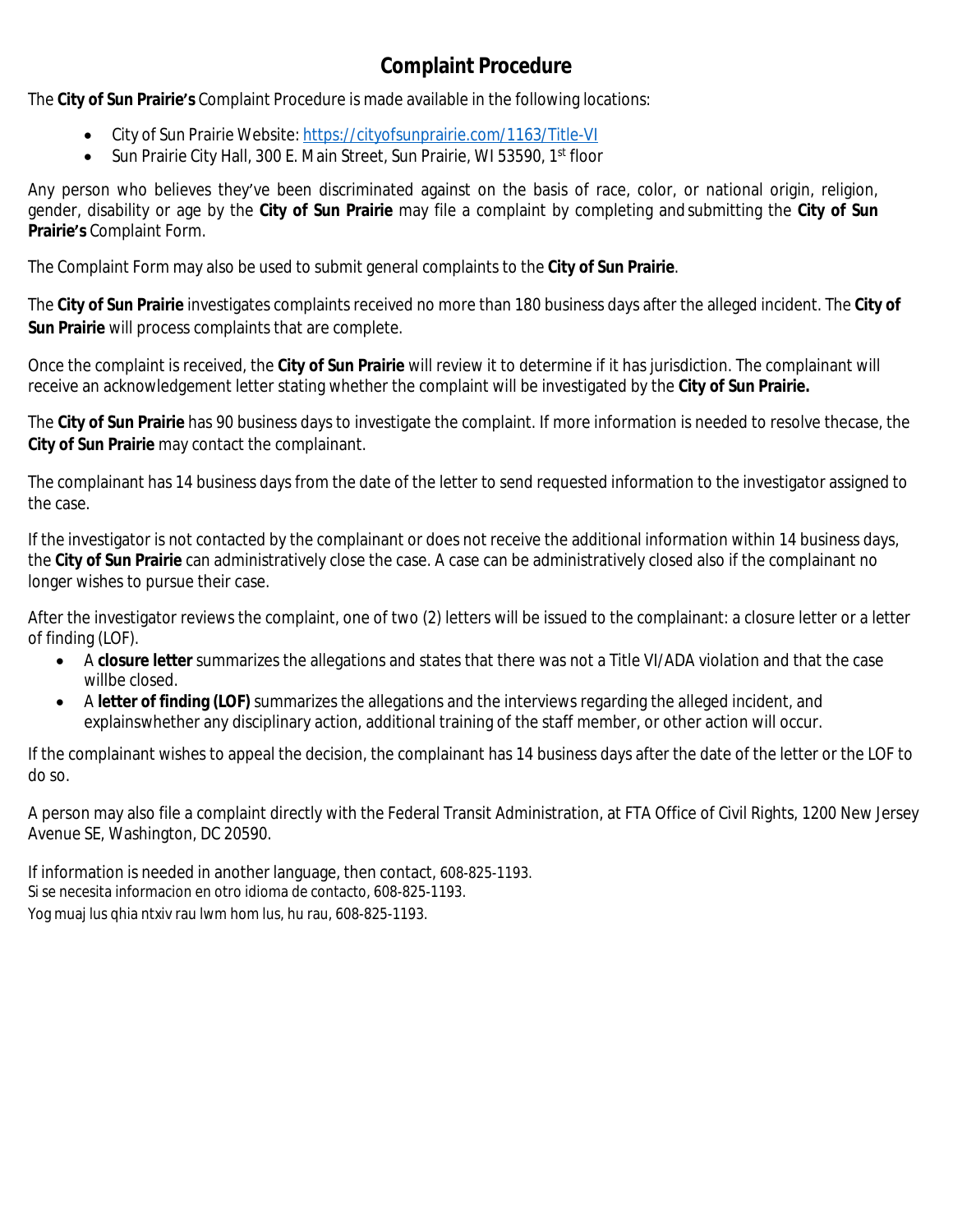## **City of Sun Prairie - Complaint/Comment Form**

**City of Sun Prairie** is committed to providing you with safe and reliable transportation services and we want your feedback. Please use this form for suggestions, compliments, and complaints.

Please submit this form electronically at [sxiong@cityofsunprairie.com](mailto:sxiong@cityofsunprairie.com) or in person at the address below.

**City of Sun Prairie** 300 East Main Street Sun Prairie, WI 53590

You may also call us at (608) 825-1193. Please make sure to provide your contact information in order toreceive a response.

| Compliment                                                                                                                                                                                                                          | Suggestion                                    | Complaint<br>Other:                                                                      |  |  |  |  |  |
|-------------------------------------------------------------------------------------------------------------------------------------------------------------------------------------------------------------------------------------|-----------------------------------------------|------------------------------------------------------------------------------------------|--|--|--|--|--|
| Title VI:                                                                                                                                                                                                                           | Race                                          | National Origin<br>Color                                                                 |  |  |  |  |  |
| ADA/(Disability):                                                                                                                                                                                                                   | Yes                                           | No                                                                                       |  |  |  |  |  |
| Service:                                                                                                                                                                                                                            | Yes                                           | No.                                                                                      |  |  |  |  |  |
| Other:                                                                                                                                                                                                                              | Gender                                        | Age<br>Limited English Proficient<br>Religion                                            |  |  |  |  |  |
| <b>SECTION II: CONTACT INFORMATION</b><br>Name:<br>and the control of the control of the control of the control of the control of the control of the control of the<br>Accessible Format Requirements: (choose preferred format(s)) |                                               |                                                                                          |  |  |  |  |  |
| Large Print                                                                                                                                                                                                                         | TDD/Relay                                     | Audio Recording<br>Other                                                                 |  |  |  |  |  |
|                                                                                                                                                                                                                                     |                                               |                                                                                          |  |  |  |  |  |
| Are you filing this complaint on your own behalf?<br>Yes<br>No<br>If you answered "yes" to this question, go to Section III.                                                                                                        |                                               |                                                                                          |  |  |  |  |  |
| If not, please provide the name and relationship of the person for whom you are complaining:                                                                                                                                        |                                               |                                                                                          |  |  |  |  |  |
| Please explain why you have filed for a third party:                                                                                                                                                                                |                                               |                                                                                          |  |  |  |  |  |
|                                                                                                                                                                                                                                     | if you are filing on behalf of a third party. | Please confirm that you have obtained the permission of the aggrieved party<br>Yes<br>No |  |  |  |  |  |